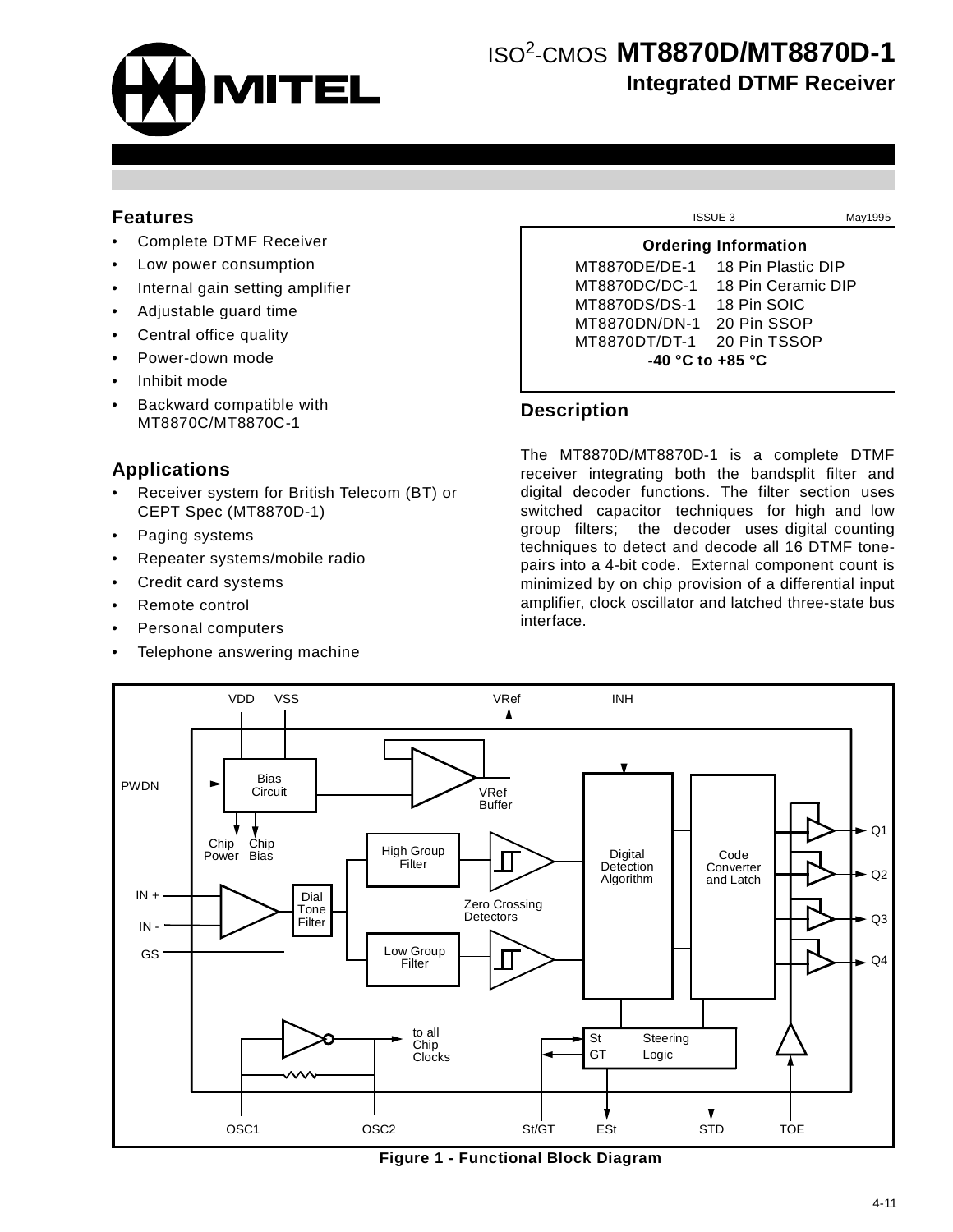



# **Pin Description**

| Pin#           |                |                    |                                                                                                                                                                                                                                                                                                                                                                                              |
|----------------|----------------|--------------------|----------------------------------------------------------------------------------------------------------------------------------------------------------------------------------------------------------------------------------------------------------------------------------------------------------------------------------------------------------------------------------------------|
| 18             | 20             | <b>Name</b>        | <b>Description</b>                                                                                                                                                                                                                                                                                                                                                                           |
| 1              | 1              | $IN+$              | Non-Inverting Op-Amp (Input).                                                                                                                                                                                                                                                                                                                                                                |
| $\overline{2}$ | $\overline{2}$ | IN-                | Inverting Op-Amp (Input).                                                                                                                                                                                                                                                                                                                                                                    |
| 3              | 3              | GS                 | Gain Select. Gives access to output of front end differential amplifier for connection of<br>feedback resistor.                                                                                                                                                                                                                                                                              |
| 4              | 4              | $V_{\mathsf{Ref}}$ | <b>Reference Voltage (Output).</b> Nominally $V_{DD}/2$ is used to bias inputs at mid-rail (see Fig. 6<br>and Fig. 10).                                                                                                                                                                                                                                                                      |
| 5              | 5              | <b>INH</b>         | Inhibit (Input). Logic high inhibits the detection of tones representing characters A, B, C<br>and D. This pin input is internally pulled down.                                                                                                                                                                                                                                              |
| 6              | 6              | <b>PWDN</b>        | Power Down (Input). Active high. Powers down the device and inhibits the oscillator. This<br>pin input is internally pulled down.                                                                                                                                                                                                                                                            |
| 7              | 8              | OSC <sub>1</sub>   | Clock (Input).                                                                                                                                                                                                                                                                                                                                                                               |
| 8              | 9              | OSC <sub>2</sub>   | Clock (Output). A 3.579545 MHz crystal connected between pins OSC1 and OSC2<br>completes the internal oscillator circuit.                                                                                                                                                                                                                                                                    |
| 9              | 10             | $V_{SS}$           | Ground (Input). 0V typical.                                                                                                                                                                                                                                                                                                                                                                  |
| 10             | 11             | <b>TOE</b>         | Three State Output Enable (Input). Logic high enables the outputs Q1-Q4. This pin is<br>pulled up internally.                                                                                                                                                                                                                                                                                |
| $11 -$<br>14   | $12 -$<br>15   | $Q1-Q4$            | Three State Data (Output). When enabled by TOE, provide the code corresponding to the<br>last valid tone-pair received (see Table 1). When TOE is logic low, the data outputs are high<br>impedance.                                                                                                                                                                                         |
| 15             | 17             | <b>StD</b>         | Delayed Steering (Output). Presents a logic high when a received tone-pair has been<br>registered and the output latch updated; returns to logic low when the voltage on St/GT falls<br>below V <sub>TSt</sub> .                                                                                                                                                                             |
| 16             | 18             | <b>ESt</b>         | Early Steering (Output). Presents a logic high once the digital algorithm has detected a<br>valid tone pair (signal condition). Any momentary loss of signal condition will cause ESt to<br>return to a logic low.                                                                                                                                                                           |
| 17             | 19             | St/GT              | Steering Input/Guard time (Output) Bidirectional. A voltage greater than $V_{TSt}$ detected at<br>St causes the device to register the detected tone pair and update the output latch. A<br>voltage less than $V_{TS}$ frees the device to accept a new tone pair. The GT output acts to<br>reset the external steering time-constant; its state is a function of ESt and the voltage on St. |
| 18             | 20             | V <sub>DD</sub>    | Positive power supply (Input). +5V typical.                                                                                                                                                                                                                                                                                                                                                  |
|                | 7,<br>16       | <b>NC</b>          | No Connection.                                                                                                                                                                                                                                                                                                                                                                               |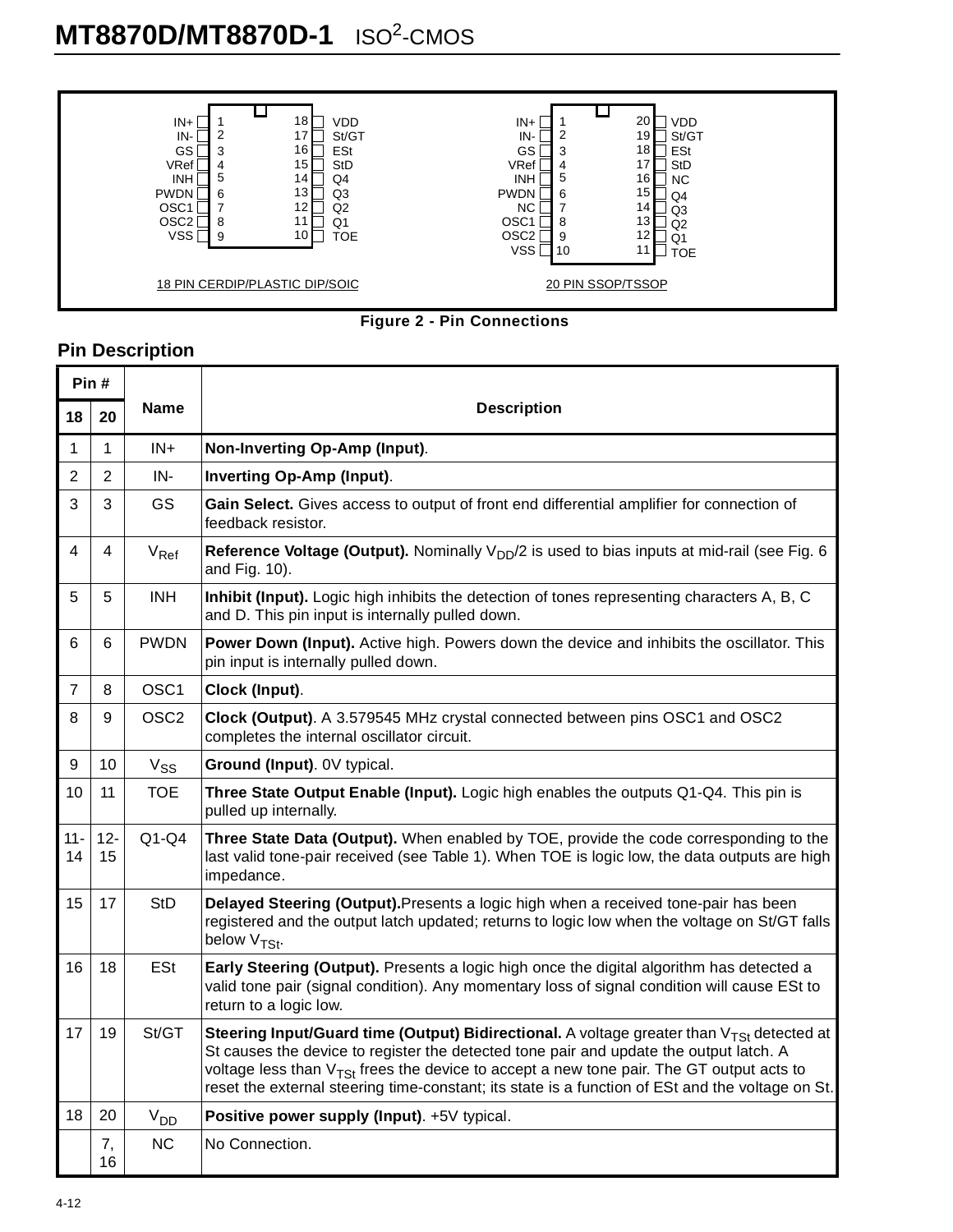# **Functional Description**

The MT8870D/MT8870D-1 monolithic DTMF receiver offers small size, low power consumption and high performance. Its architecture consists of a bandsplit filter section, which separates the high and low group tones, followed by a digital counting section which verifies the frequency and duration of the received tones before passing the corresponding code to the output bus.

### **Filter Section**

Separation of the low-group and high group tones is achieved by applying the DTMF signal to the inputs of two sixth-order switched capacitor bandpass filters, the bandwidths of which correspond to the low and high group frequencies. The filter section also incorporates notches at 350 and 440 Hz for exceptional dial tone rejection (see Figure 3). Each filter output is followed by a single order switched capacitor filter section which smooths the signals prior to limiting. Limiting is performed by high-gain comparators which are provided with hysteresis to prevent detection of unwanted low-level signals. The outputs of the comparators provide full rail logic swings at the frequencies of the incoming DTMF signals.

#### **Decoder Section**

Following the filter section is a decoder employing digital counting techniques to determine the frequencies of the incoming tones and to verify that they correspond to standard DTMF frequencies. A complex averaging algorithm protects against tone simulation by extraneous signals such as voice while



**Figure 4 - Basic Steering Circuit**

providing tolerance to small frequency deviations and variations. This averaging algorithm has been developed to ensure an optimum combination of immunity to talk-off and tolerance to the presence of interfering frequencies (third tones) and noise. When the detector recognizes the presence of two valid tones (this is referred to as the "signal condition" in some industry specifications) the "Early Steering" (ESt) output will go to an active state. Any subsequent loss of signal condition will cause ESt to assume an inactive state (see "Steering Circuit").

### **Steering Circuit**

Before registration of a decoded tone pair, the receiver checks for a valid signal duration (referred to as character recognition condition). This check is performed by an external RC time constant driven by ESt. A logic high on ESt causes  $v_c$  (see Figure 4) to rise as the capacitor discharges. Provided signal



**Figure 3 - Filter Response**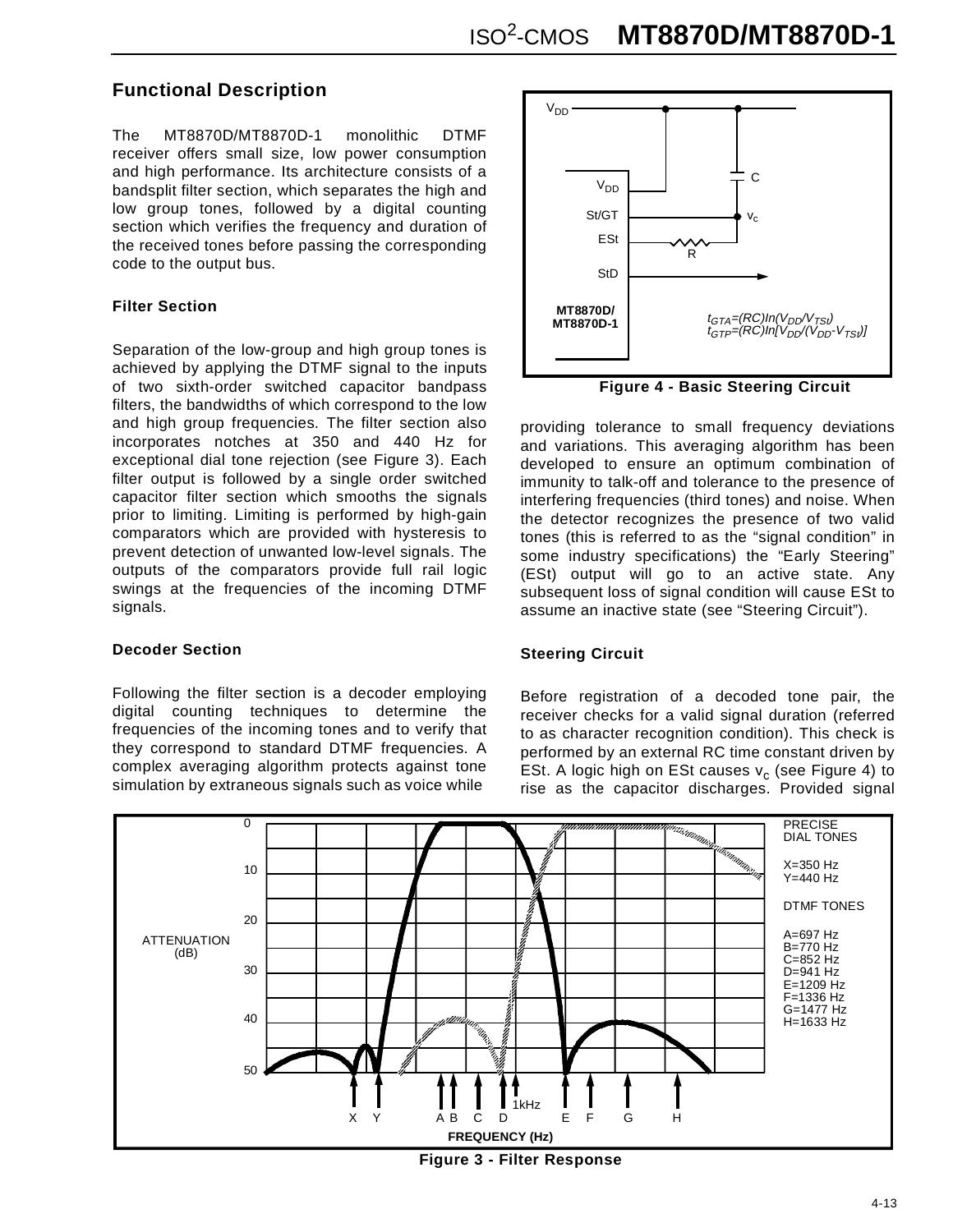condition is maintained (ESt remains high) for the validation period ( $t_{GTP}$ ),  $v_c$  reaches the threshold  $(V_{TSt})$  of the steering logic to register the tone pair, latching its corresponding 4-bit code (see Table 1) into the output latch. At this point the GT output is activated and drives  $v_c$  to  $V_{DD}$ . GT continues to drive high as long as ESt remains high. Finally, after a short delay to allow the output latch to settle, the delayed steering output flag (StD) goes high, signalling that a received tone pair has been registered. The contents of the output latch are made available on the 4-bit output bus by raising the three state control input (TOE) to a logic high. The steering circuit works in reverse to validate the interdigit pause between signals. Thus, as well as rejecting signals too short to be considered valid, the receiver will tolerate signal interruptions (dropout) too short to be considered a valid pause. This facility, together with the capability of selecting the steering time constants externally, allows the designer to tailor performance to meet a wide variety of system requirements.

#### **Guard Time Adjustment**

In many situations not requiring selection of tone duration and interdigital pause, the simple steering circuit shown in Figure 4 is applicable. Component values are chosen according to the formula:

# $t_{REC} = t_{DP} + t_{GTP}$

 $t_{ID} = t_{DA} + t_{GTA}$ 

The value of  $t_{DP}$  is a device parameter (see Figure 11) and  $t_{\text{REC}}$  is the minimum signal duration to be recognized by the receiver. A value for C of 0.1 µF is



**Figure 5 - Guard Time Adjustment**

| Digit          | <b>TOE</b> | <b>INH</b> | ESt | ${\sf Q}_4$                                                | ${\sf Q}_3$            | $Q_2$ | $Q_1$        |  |  |  |  |
|----------------|------------|------------|-----|------------------------------------------------------------|------------------------|-------|--------------|--|--|--|--|
| ANY            | L          | X          | н   | Z                                                          | Z                      | Z     | Z            |  |  |  |  |
| $\mathbf{1}$   | н          | X          | H   | 0                                                          | 0                      | 0     | 1            |  |  |  |  |
| 2              | н          | X          | H   | 0                                                          | 0                      | 1     | 0            |  |  |  |  |
| 3              | Η          | X          | H   | $\mathbf 0$                                                | 0                      | 1     | 1            |  |  |  |  |
| $\overline{4}$ | н          | X          | H   | 0                                                          | 1                      | 0     | 0            |  |  |  |  |
| 5              | н          | X          | н   | 0                                                          | 1                      | 0     | $\mathbf{1}$ |  |  |  |  |
| 6              | н          | X          | H   | 0                                                          | 1                      | 1     | 0            |  |  |  |  |
| $\overline{7}$ | н          | X          | H   | 0                                                          | 1                      | 1     | 1            |  |  |  |  |
| 8              | н          | X          | н   | 1                                                          | 0                      | 0     | $\mathbf 0$  |  |  |  |  |
| 9              | H          | X          | H   | 1                                                          | 0                      | 0     | 1            |  |  |  |  |
| 0              | н          | X          | н   | 1                                                          | 0                      | 1     | 0            |  |  |  |  |
| $\star$        | н          | X          | н   | 1                                                          | 0                      | 1     | 1            |  |  |  |  |
| #              | H          | X          | H   | 1                                                          | $\mathbf{1}$           | 0     | $\mathbf 0$  |  |  |  |  |
| A              | н          | L          | н   | 1                                                          | 1                      | 0     | 1            |  |  |  |  |
| B              | н          | L          | н   | 1                                                          | 1                      | 1     | 0            |  |  |  |  |
| C              | H          | L          | H   | 1                                                          | 1                      | 1     | 1            |  |  |  |  |
| D              | н          | L          | H   | 0                                                          | 0                      | 0     | 0            |  |  |  |  |
| A              | н          | н          | L   |                                                            |                        |       |              |  |  |  |  |
| B              | Η          | H          | L   | undetected, the output code<br>will remain the same as the |                        |       |              |  |  |  |  |
| C              | н          | н          | Г   |                                                            | previous detected code |       |              |  |  |  |  |
| D              | H          | H          | Г   |                                                            |                        |       |              |  |  |  |  |

**Table 1. Functional Decode Table** L=LOGIC LOW, H=LOGIC HIGH, Z=HIGH IMPEDANCE  $X =$  DON'T CARE

recommended for most applications, leaving R to be selected by the designer.

Different steering arrangements may be used to select independently the guard times for tone present ( $t_{GTP}$ ) and tone absent ( $t_{GTA}$ ). This may be necessary to meet system specifications which place both accept and reject limits on both tone duration and interdigital pause. Guard time adjustment also allows the designer to tailor system parameters such as talk off and noise immunity. Increasing  $t_{REC}$ improves talk-off performance since it reduces the probability that tones simulated by speech will maintain signal condition long enough to be registered. Alternatively, a relatively short  $t_{\text{REC}}$  with a long t<sub>DO</sub> would be appropriate for extremely noisy environments where fast acquisition time and immunity to tone drop-outs are required. Design information for guard time adjustment is shown in Figure 5.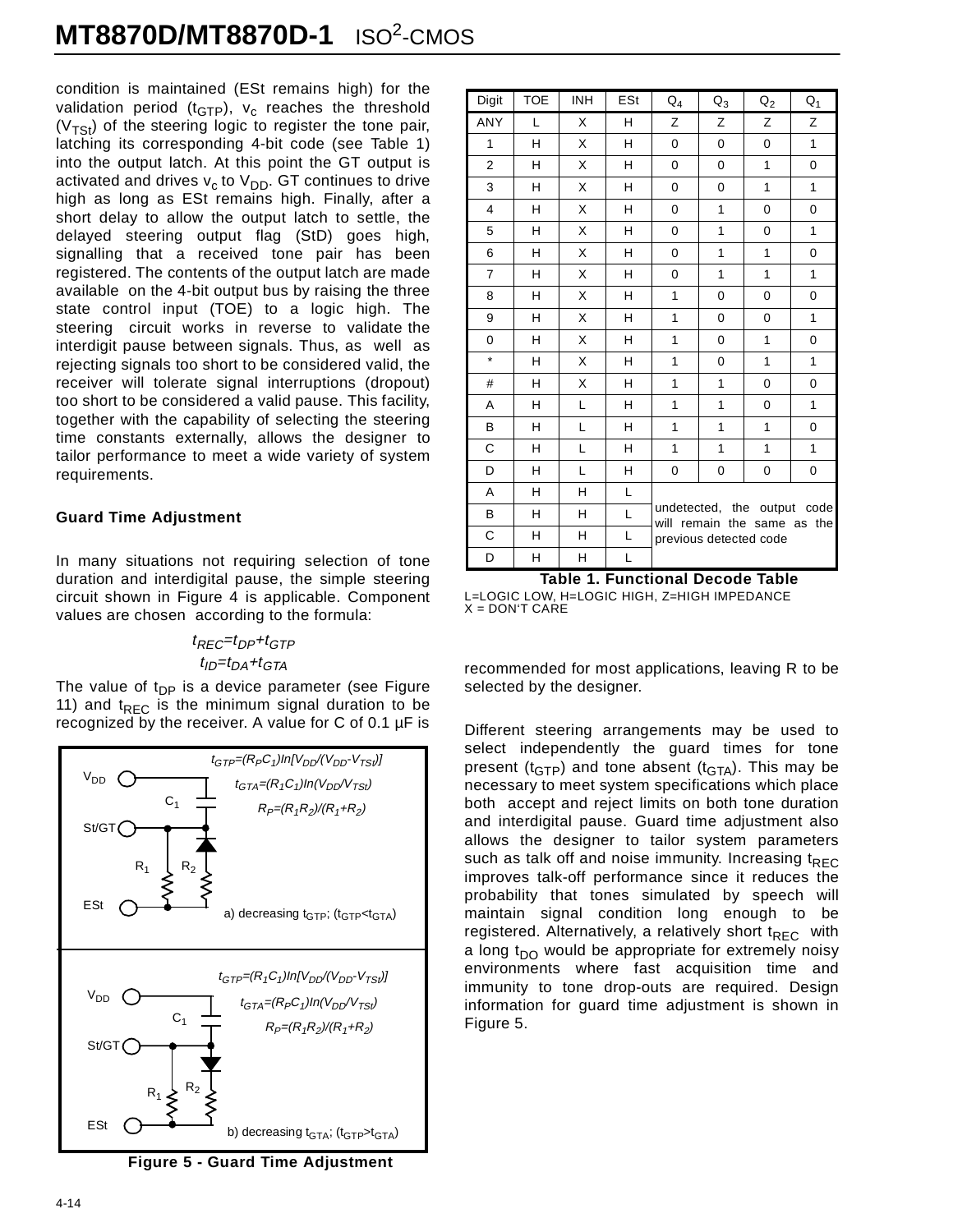#### **Power-down and Inhibit Mode**

A logic high applied to pin 6 (PWDN) will power down the device to minimize the power consumption in a standby mode. It stops the oscillator and the functions of the filters.

Inhibit mode is enabled by a logic high input to the pin 5 (INH). It inhibits the detection of tones representing characters A, B, C, and D. The output code will remain the same as the previous detected code (see Table 1).

### **Differential Input Configuration**

The input arrangement of the MT8870D/MT8870D-1 provides a differential-input operational amplifier as well as a bias source ( $V_{Ref}$ ) which is used to bias the inputs at mid-rail. Provision is made for connection of a feedback resistor to the op-amp output (GS) for adjustment of gain. In a single-ended configuration, the input pins are connected as shown in Figure 10 with the op-amp connected for unity gain and  $V_{Ref}$ biasing the input at  $1/2V_{DD}$ . Figure 6 shows the differential configuration, which permits the configuration, which permits adjustment of gain with the feedback resistor  $R_5$ .

#### **Crystal Oscillator**

The internal clock circuit is completed with the addition of an external 3.579545 MHz crystal and is normally connected as shown in Figure 10 (Single-Ended Input Configuration). However, it is possible to configure several MT8870D/MT8870D-1 devices employing only a single oscillator crystal. The oscillator output of the first device in the chain is coupled through a 30 pF capacitor to the oscillator input (OSC1) of the next device. Subsequent devices are connected in a similar fashion. Refer to Figure 7 for details. The problems associated with unbalanced loading are not a concern with the arrangement shown, i.e., precision balancing capacitors are not required.







**Figure 7 - Oscillator Connection**

| <b>Parameter</b> | Unit | <b>Resonator</b> |  |  |  |  |
|------------------|------|------------------|--|--|--|--|
| R <sub>1</sub>   | Ohms | 10.752           |  |  |  |  |
| l 1              | mH   | .432             |  |  |  |  |
| C <sub>1</sub>   | рF   | 4.984            |  |  |  |  |
| C0               | рF   | 37.915           |  |  |  |  |
| Qm               |      | 896.37           |  |  |  |  |
|                  | %    | ±0.2%            |  |  |  |  |

**Table 2. Recommended Resonator Specifications** Note: Qm=quality factor of RLC model, i.e., 1/2ΠƒR1C1.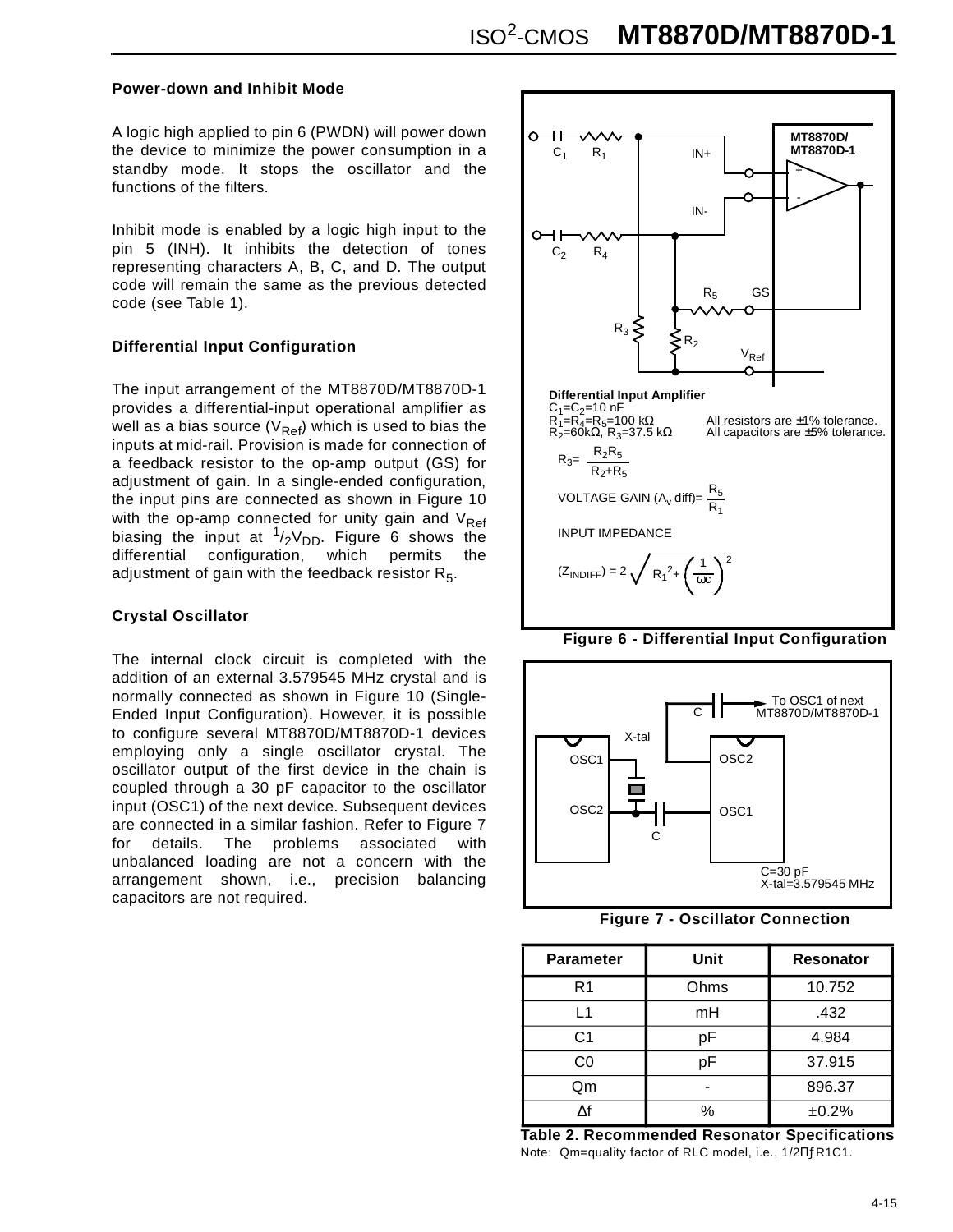# **Applications**

#### **RECEIVER SYSTEM FOR BRITISH TELECOM SPEC POR 1151**

The circuit shown in Fig. 9 illustrates the use of MT8870D-1 device in a typical receiver system. BT Spec defines the input signals less than -34 dBm as the non-operate level. This condition can be attained by choosing a suitable values of  $R_1$  and  $R_2$ to provide 3 dB attenuation, such that -34 dBm input signal will correspond to -37 dBm at the gain setting pin GS of MT8870D-1. As shown in the diagram, the component values of  $R_3$  and  $C_2$  are the guard time requirements when the total component tolerance is 6%. For better performance, it is recommended to use the non-symmetric guard time circuit in Fig. 8.



**Figure 8 - Non-Symmetric Guard Time Circuit**



**Figure 9 - Single-Ended Input Configuration for BT or CEPT Spec**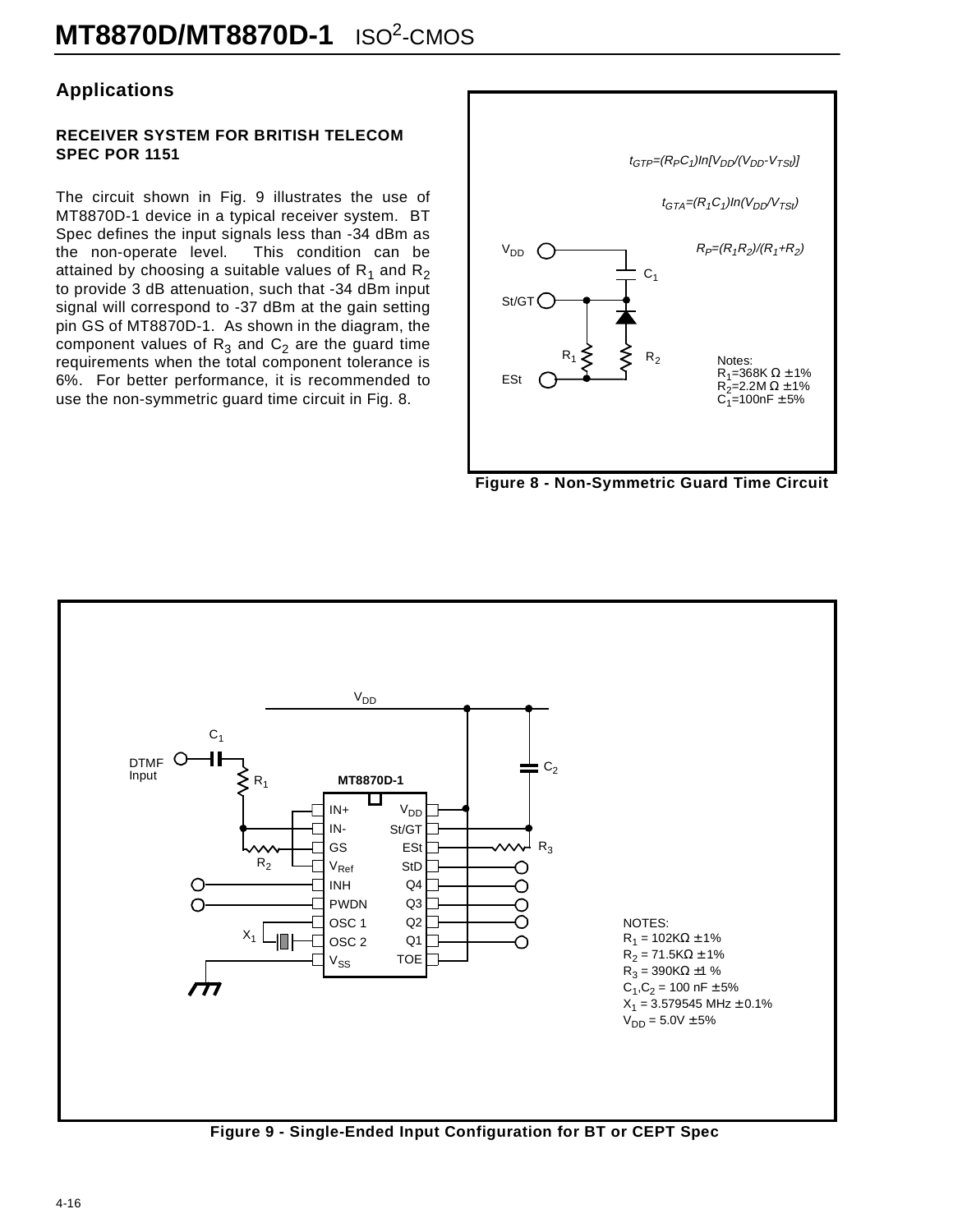# **Absolute Maximum Ratings**†

|    | <b>Parameter</b>                       | Symbol                      | Min           | Max       | Units |
|----|----------------------------------------|-----------------------------|---------------|-----------|-------|
|    | DC Power Supply Voltage                | V <sub>DD</sub>             |               |           |       |
| -2 | Voltage on any pin                     | Vı                          | $V_{SS}$ -0.3 | $VDD+0.3$ |       |
| 3  | Current at any pin (other than supply) |                             |               | 10        | mA    |
| 4  | Storage temperature                    | $\mathsf{T}_{\textsf{STG}}$ | -65           | $+150$    | °C    |
| 5  | Package power dissipation              | $P_D$                       |               | 500       | mW    |

† Exceeding these values may cause permanent damage. Functional operation under these conditions is not implied. Derate above 75 °C at 16 mW / °C. All leads soldered to board.

# Recommended Operating Conditions - Voltages are with respect to ground (V<sub>SS</sub>) unless otherwise stated.

|   | <b>Parameter</b>               | <b>Svm</b>      | Min  | $Typ^{\ddagger}$ | <b>Max</b> | Units      | <b>Test Conditions</b> |
|---|--------------------------------|-----------------|------|------------------|------------|------------|------------------------|
|   | DC Power Supply Voltage        | V <sub>DD</sub> | 4.75 | 5.0              | 5.25       | V          |                        |
|   | <b>Operating Temperature</b>   | 'o              | -40  |                  | $+85$      | °C         |                        |
|   | <b>Crystal/Clock Frequency</b> | fc              |      | 3.579545         |            | <b>MHz</b> |                        |
| 4 | Crystal/Clock Freq. Tolerance  | ∆fc             |      | ±0.1             |            | %          |                        |

‡ Typical figures are at 25°C and are for design aid only: not guaranteed and not subject to production testing.

# **DC Electrical Characteristics** - V<sub>DD</sub>=5.0V± 5%, V<sub>SS</sub>=0V, -40°C ≤ T<sub>O</sub> ≤ +85°C, unless otherwise stated.

|                |              | <b>Characteristics</b>                      | Sym                           | Min         | $\mathsf{Typ}^\ddagger$ | <b>Max</b>     | <b>Units</b> | <b>Test Conditions</b>                      |
|----------------|--------------|---------------------------------------------|-------------------------------|-------------|-------------------------|----------------|--------------|---------------------------------------------|
| 1              | S<br>U       | Standby supply current                      | <b>DDQ</b>                    |             | 10                      | 25             | $\mu$ A      | $PWDN=VDD$                                  |
| $\overline{2}$ | P            | Operating supply current<br>l <sub>DD</sub> |                               |             | 3.0                     | 9.0            | mA           |                                             |
| 3              | P<br>Y       | Power consumption                           | $P_{O}$                       |             | 15                      |                | mW           | fc=3.579545 MHz                             |
| 4              |              | High level input                            | $V_{\text{IH}}$               | 3.5         |                         |                | $\vee$       | $VDD=5.0V$                                  |
| 5              |              | Low level input voltage                     | $V_{IL}$                      |             |                         | 1.5            | V            | $VDD=5.0V$                                  |
| 6              |              | Input leakage current                       | $I_{\text{IH}}/I_{\text{IL}}$ |             | 0.1                     |                | $\mu$ A      | $V_{\text{IN}} = V_{SS}$ or $V_{\text{DD}}$ |
| $\overline{7}$ | N<br>P<br>U  | Pull up (source) current                    | l <sub>SO</sub>               |             | 7.5                     | 20             | μA           | TOE (pin 10)=0,<br>$VDD=5.0V$               |
| 8              | S            | Pull down (sink) current                    | Isı                           |             | 15                      | 45             | $\mu$ A      | INH=5.0V, PWDN=5.0V,<br>$V_{DD} = 5.0V$     |
| 9              |              | Input impedance (IN+, IN-)                  | $R_{IN}$                      |             | 10                      |                | ΜΩ           | @ 1 kHz                                     |
| 10             |              | Steering threshold voltage                  | V <sub>TSt</sub>              | 2.2         | 2.4                     | 2.5            | V            | $V_{DD} = 5.0V$                             |
| 11             |              | Low level output voltage                    | $V_{OL}$                      |             |                         | $V_{SS}$ +0.03 | V            | No load                                     |
| 12             | $\circ$<br>U | High level output voltage                   | $V_{OH}$                      | $VDD$ -0.03 |                         |                | V            | No load                                     |
| 13             | $\mathsf{T}$ | Output low (sink) current                   | $I_{OL}$                      | 1.0         | 2.5                     |                | mA           | $V_{\text{OUT}} = 0.4 V$                    |
| 14             | P<br>U       | Output high (source) current                | I <sub>OH</sub>               | 0.4         | 0.8                     |                | mA           | $V_{\text{OUT}}=4.6 V$                      |
| 15             | Т<br>S       | V <sub>Ref</sub> output voltage             | $V_{\sf Ref}$                 | 2.3         | 2.5                     | 2.7            | $\vee$       | No load, $V_{DD} = 5.0V$                    |
| 16             |              | V <sub>Ref</sub> output resistance          | $R_{OR}$                      |             | 1                       |                | $k\Omega$    |                                             |

‡ Typical figures are at 25°C and are for design aid only: not guaranteed and not subject to production testing.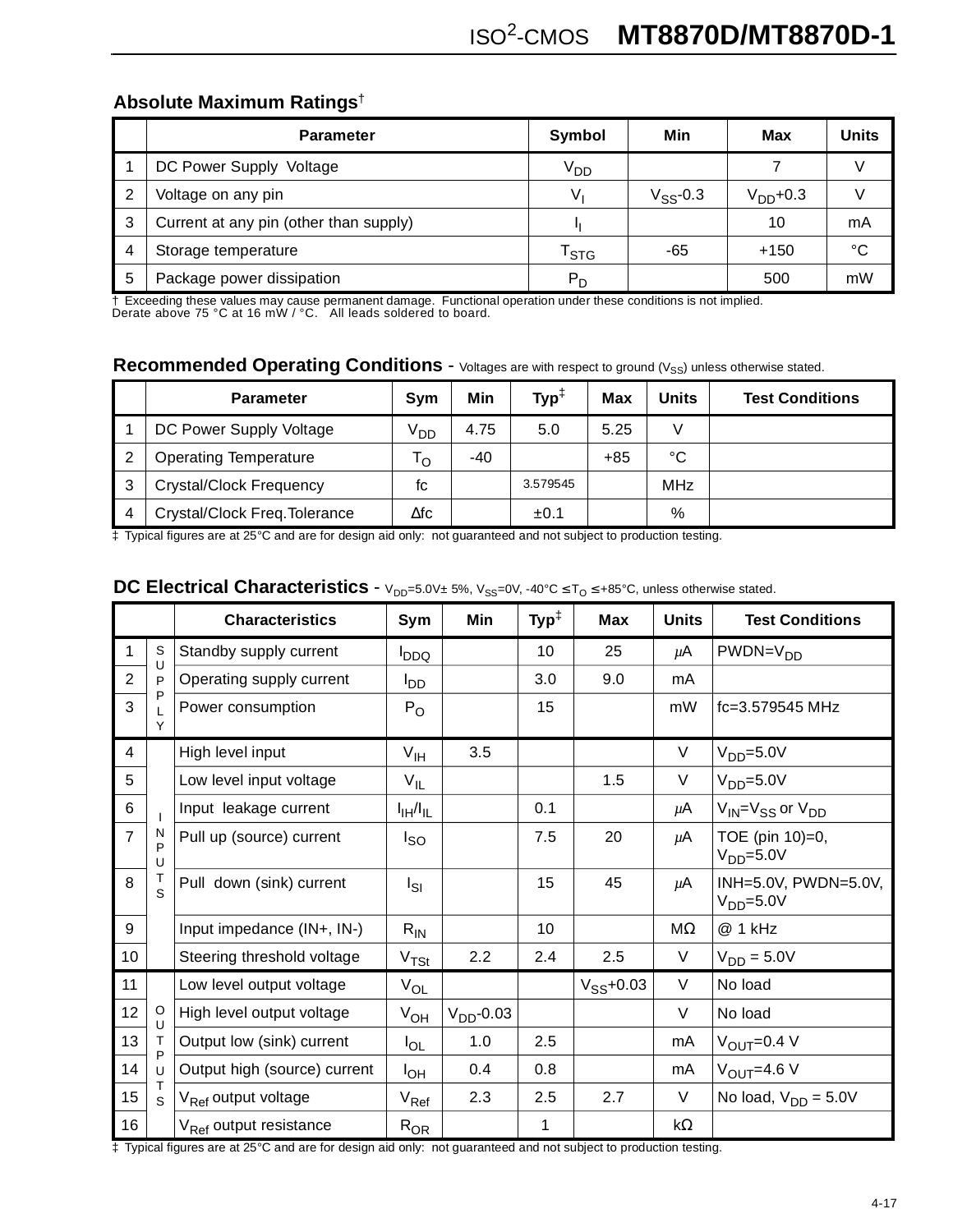|                | <b>Characteristics</b>       | Sym             | Min  | $\mathsf{Typ}^\ddagger$ | <b>Max</b> | <b>Units</b>    | <b>Test Conditions</b>                                                 |
|----------------|------------------------------|-----------------|------|-------------------------|------------|-----------------|------------------------------------------------------------------------|
| 1              | Input leakage current        | <sup>I</sup> IN |      |                         | 100        | nA              | $V_{SS} \leq V_{IN} \leq V_{DD}$                                       |
| $\overline{2}$ | Input resistance             | $R_{IN}$        | 10   |                         |            | $M\Omega$       |                                                                        |
| 3              | Input offset voltage         | $V_{OS}$        |      |                         | 25         | mV              |                                                                        |
| 4              | Power supply rejection       | <b>PSRR</b>     | 50   |                         |            | dB              | 1 kHz                                                                  |
| 5              | Common mode rejection        | <b>CMRR</b>     | 40   |                         |            | dB              | 0.75 $V \leq V_{IN} \leq 4.25$ V biased<br>at $V_{\text{Ref}} = 2.5 V$ |
| 6              | DC open loop voltage gain    | $A_{VOL}$       | 32   |                         |            | dB              |                                                                        |
| $\overline{7}$ | Unity gain bandwidth         | $f_{\rm C}$     | 0.30 |                         |            | <b>MHz</b>      |                                                                        |
| 8              | Output voltage swing         | $V_{\rm O}$     | 4.0  |                         |            | $V_{\text{pp}}$ | Load $\geq$ 100 kΩ to $V_{SS}$ @ GS                                    |
| 9              | Maximum capacitive load (GS) | $C_L$           |      |                         | 100        | pF              |                                                                        |
| 10             | Resistive load (GS)          | $R_L$           |      |                         | 50         | $k\Omega$       |                                                                        |
| 11             | Common mode range            | $\rm V_{CM}$    | 2.5  |                         |            | $V_{\text{pp}}$ | No Load                                                                |

#### **Operating Characteristics**  $-V_{DD}=5.0V\pm5\%$ ,  $V_{SS}=0V$ ,  $-40^{\circ}C \leq T_{O} \leq +85^{\circ}C$  , unless otherwise stated. **Gain Setting Amplifier**

## **MT8870D AC Electrical Characteristics** -  $V_{DD}=5.0V \pm 5\%$ ,  $V_{SS}=0V$ , -40°C  $\leq T_0 \leq +85$ °C, using Test Circuit shown in

Figure 10.

|                | <b>Characteristics</b>          | Sym | Min             | $\mathsf{Typ}^\ddagger$ | <b>Max</b> | <b>Units</b> | Notes*               |
|----------------|---------------------------------|-----|-----------------|-------------------------|------------|--------------|----------------------|
|                | Valid input signal levels (each |     | $-29$           |                         | $+1$       | dBm          | 1,2,3,5,6,9          |
| 1              | tone of composite signal)       |     | 27.5            |                         | 869        | $mV_{RMS}$   | 1,2,3,5,6,9          |
| $\overline{2}$ | Negative twist accept           |     |                 |                         | 8          | dB           | 2,3,6,9,12           |
| 3              | Positive twist accept           |     |                 |                         | 8          | dB           | 2,3,6,9,12           |
| 4              | Frequency deviation accept      |     | $±1.5\% ± 2 Hz$ |                         |            |              | 2,3,5,9              |
| 5              | Frequency deviation reject      |     | ±3.5%           |                         |            |              | 2,3,5,9              |
| 6              | Third tone tolerance            |     |                 | $-16$                   |            | dB           | 2, 3, 4, 5, 9, 10    |
| $\overline{7}$ | Noise tolerance                 |     |                 | $-12$                   |            | dB           | 2, 3, 4, 5, 7, 9, 10 |
| 8              | Dial tone tolerance             |     |                 | $+22$                   |            | dB           | 2, 3, 4, 5, 8, 9, 11 |

‡ Typical figures are at 25 °C and are for design aid only: not guaranteed and not subject to production testing.

### **\*NOTES**

- 1. dBm= decibels above or below a reference power of 1 mW into a 600 ohm load.
- 2. Digit sequence consists of all DTMF tones.
- 
- 3. Tone duration= 40 ms, tone pause= 40 ms. 4. Signal condition consists of nominal DTMF frequencies.
- 5. Both tones in composite signal have an equal amplitude. 6. Tone pair is deviated by ±1.5 %± 2 Hz. 7. Bandwidth limited (3 kHz ) Gaussian noise.
- 
- 
- 8. The precise dial tone frequencies are (350 Hz and 440 Hz)  $\pm 2$  %.<br>9. For an error rate of better than 1 in 10,000.<br>10. Referenced to lowest level frequency component in DTMF signal.
- 
- 
- 11. Referenced to the minimum valid accept level. 12. Guaranteed by design and characterization.
-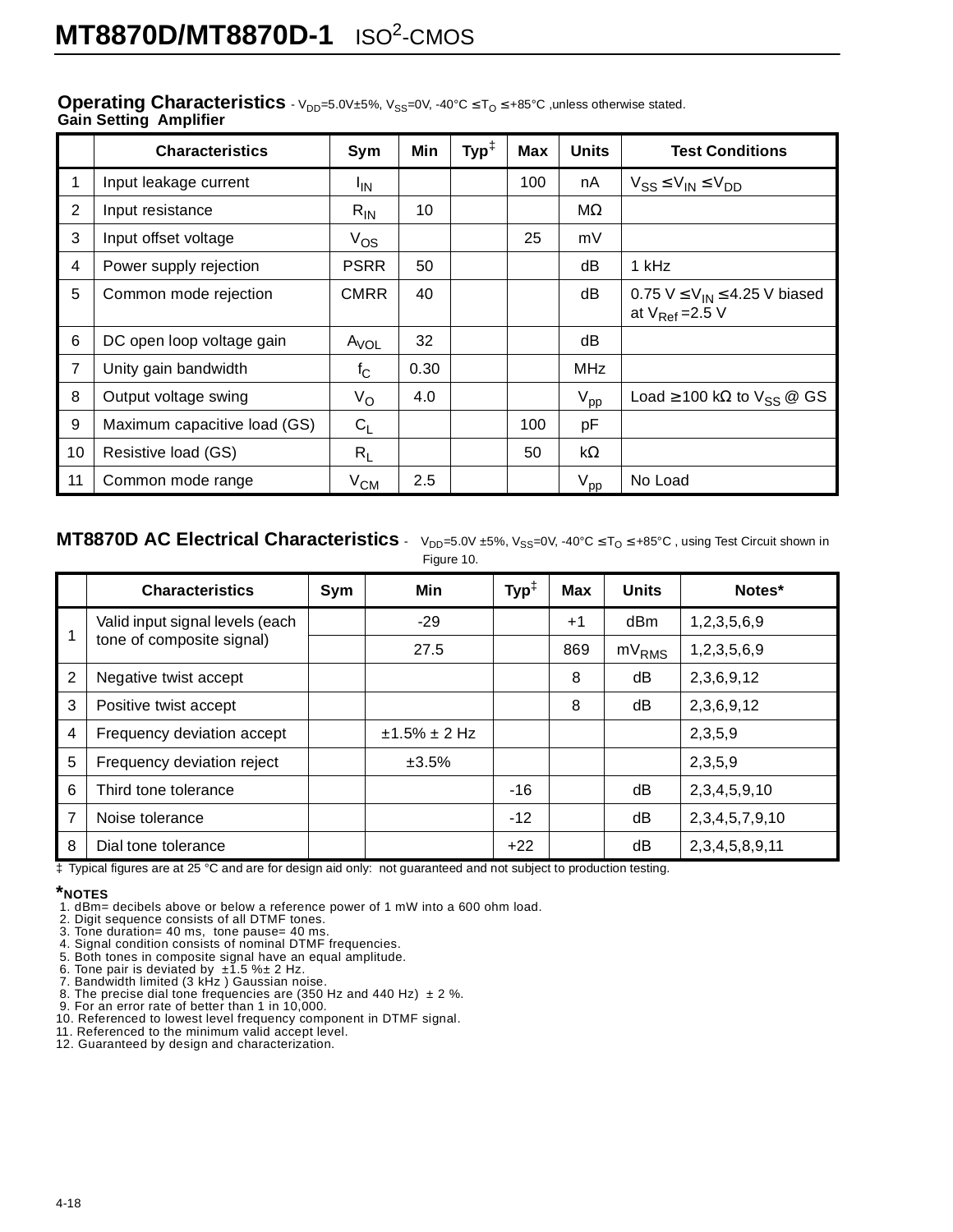|                | <b>Characteristics</b>                                       | Sym | Min           | $\mathsf{Typ}^\ddagger$ | <b>Max</b> | <b>Units</b>      | Notes*                    |
|----------------|--------------------------------------------------------------|-----|---------------|-------------------------|------------|-------------------|---------------------------|
|                | Valid input signal levels (each<br>tone of composite signal) |     | $-31$         |                         | $+1$       | dBm               | Tested at $V_{DD} = 5.0V$ |
|                |                                                              |     | 21.8          |                         | 869        | mV <sub>RMS</sub> | 1,2,3,5,6,9               |
|                |                                                              |     | $-37$         |                         |            | dBm               | Tested at $V_{DD} = 5.0V$ |
| $\overline{2}$ | Input Signal Level Reject                                    |     | 10.9          |                         |            | mV <sub>RMS</sub> | 1,2,3,5,6,9               |
| 3              | Negative twist accept                                        |     |               |                         | 8          | dB                | 2,3,6,9,13                |
| 4              | Positive twist accept                                        |     |               |                         | 8          | dB                | 2,3,6,9,13                |
| 5              | Frequency deviation accept                                   |     | $±1.5\%±2 Hz$ |                         |            |                   | 2,3,5,9                   |
| 6              | Frequency deviation reject                                   |     | ±3.5%         |                         |            |                   | 2,3,5,9                   |
| 7              | Third zone tolerance                                         |     |               | $-18.5$                 |            | dB                | 2, 3, 4, 5, 9, 12         |
| 8              | Noise tolerance                                              |     |               | $-12$                   |            | dB                | 2, 3, 4, 5, 7, 9, 10      |
| 9              | Dial tone tolerance                                          |     |               | $+22$                   |            | dB                | 2, 3, 4, 5, 8, 9, 11      |

# **MT8870D-1 AC Electrical Characteristics** - V<sub>DD</sub>=5.0V±5%, V<sub>SS</sub>=0V, -40°C ≤ T<sub>O</sub> ≤ +85°C, using Test Circuit shown in

Figure 10.

‡ Typical figures are at 25 °C and are for design aid only: not guaranteed and not subject to production testing.

### **\*NOTES**

- 1. dBm= decibels above or below a reference power of 1 mW into a 600 ohm load.
- 2. Digit sequence consists of all DTMF tones.
- 
- 3. Tone duration= 40 ms, tone pause= 40 ms. 4. Signal condition consists of nominal DTMF frequencies. 5. Both tones in composite signal have an equal amplitude.
- 
- 6. Tone pair is deviated by ±1.5 %± 2 Hz. 7. Bandwidth limited (3 kHz ) Gaussian noise.
- 8. The precise dial tone frequencies are (350 Hz and 440 Hz)  $\pm$  2 %.
- 9. For an error rate of better than 1 in 10,000.
- 10. Referenced to lowest level frequency component in DTMF signal.
- 11. Referenced to the minimum valid accept level.
- 12. Referenced to Fig. 10 input DTMF tone level at -25dBm (-28dBm at GS Pin) interference frequency range between 480-3400Hz.
- 13. Guaranteed by design and characterization.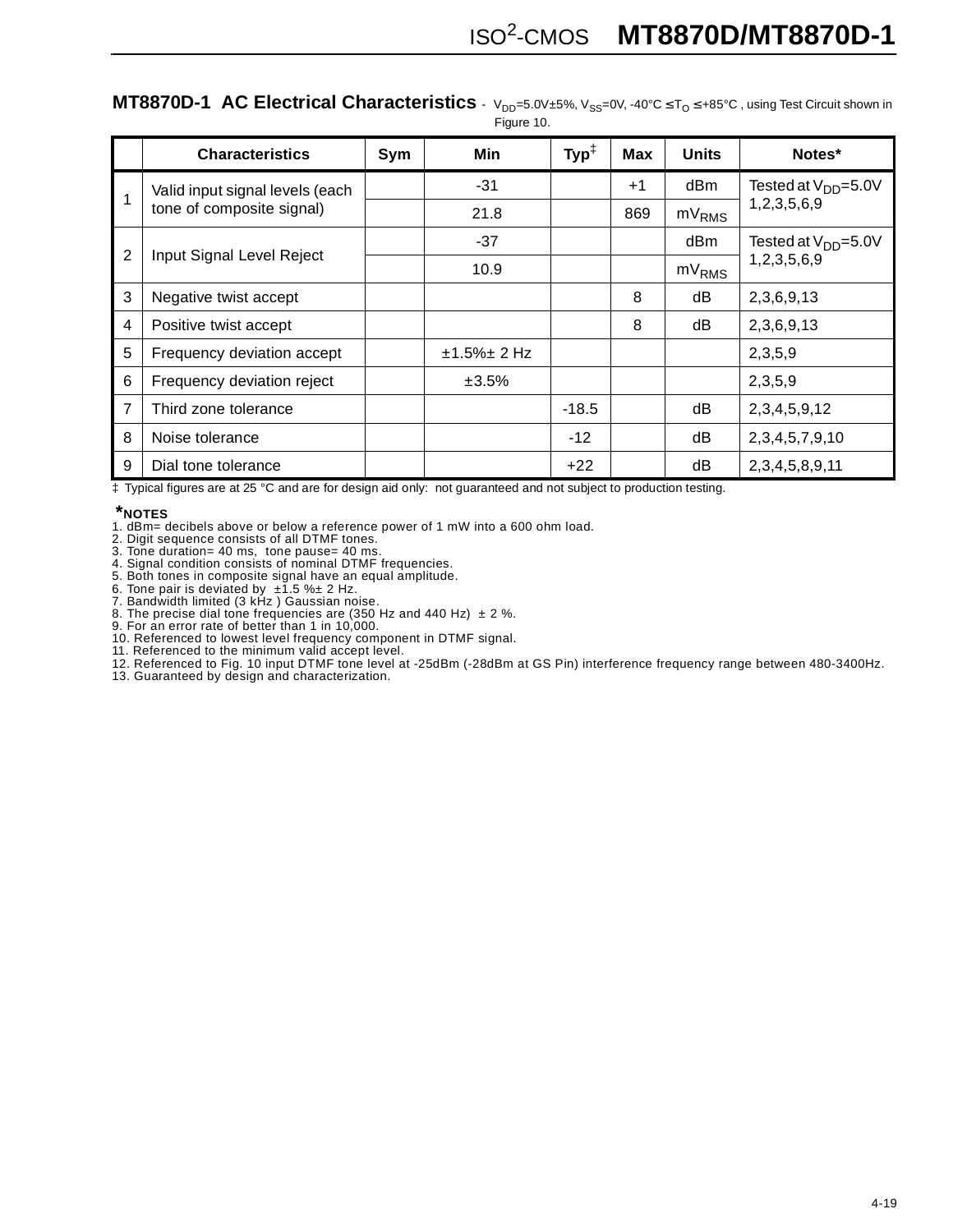|                |             | <b>Characteristics</b>               | Sym                         | Min    | $\text{Typ}^{\ddagger}$ | <b>Max</b> | <b>Units</b> | <b>Conditions</b>                |
|----------------|-------------|--------------------------------------|-----------------------------|--------|-------------------------|------------|--------------|----------------------------------|
| 1              |             | Tone present detect time             | $t_{\text{DP}}$             | 5      | 11                      | 14         | ms           | Note 1                           |
| $\overline{2}$ | T           | Tone absent detect time              | $t_{DA}$                    | 0.5    | 4                       | 8.5        | ms           | Note 1                           |
| 3              | M           | Tone duration accept                 | t <sub>REC</sub>            |        |                         | 40         | ms           | Note 2                           |
| 4              | N           | Tone duration reject                 | t <sub>REC</sub>            | 20     |                         |            | ms           | Note 2                           |
| 5              | G           | Interdigit pause accept              | $t_{ID}$                    |        |                         | 40         | ms           | Note 2                           |
| 6              |             | Interdigit pause reject              | $t_{\text{DO}}$             | 20     |                         |            | ms           | Note 2                           |
| $\overline{7}$ |             | Propagation delay (St to Q)          | t <sub>PQ</sub>             |        | 8                       | 11         | $\mu$ S      | $TOE = VDD$                      |
| 8              | O           | Propagation delay (St to StD)        | t <sub>PStD</sub>           |        | 12                      | 16         | $\mu$ S      | $TOE = VDD$                      |
| 9              | U<br>T      | Output data set up (Q to StD)        | t <sub>QStD</sub>           |        | 3.4                     |            | $\mu$ S      | $TOE = VDD$                      |
| 10             | P<br>U<br>T | Propagation delay (TOE to Q ENABLE)  | $t_{PTE}$                   |        | 50                      |            | ns           | load of 10 k $\Omega$ ,<br>50 pF |
| 11             | S           | Propagation delay (TOE to Q DISABLE) | t <sub>PTD</sub>            |        | 300                     |            | ns           | load of 10 k $\Omega$ ,<br>50 pF |
| 12             | P<br>D      | Power-up time                        | $t_{PU}$                    |        | 30                      |            | ms           | Note 3                           |
| 13             | W<br>N      | Power-down time                      | t <sub>PD</sub>             |        | 20                      |            | ms           |                                  |
| 14             |             | Crystal/clock frequency              | $f_{\rm C}$                 | 3.5759 | 3.5795                  | 3.5831     | <b>MHz</b>   |                                  |
| 15             | $\mathsf C$ | Clock input rise time                | $t_{LHCL}$                  |        |                         | 110        | ns           | Ext. clock                       |
| 16             | $\circ$     | Clock input fall time                | $t_{H L C L}$               |        |                         | 110        | ns           | Ext. clock                       |
| 17             | C<br>K      | Clock input duty cycle               | $\mathtt{DC}_{\mathsf{CL}}$ | 40     | 50                      | 60         | %            | Ext. clock                       |
| 18             |             | Capacitive load (OSC2)               | $C_{LQ}$                    |        |                         | 30         | рF           |                                  |

### **AC Electrical Characteristics** - V<sub>DD</sub>=5.0V±5%, V<sub>SS</sub>=0V, -40°C ≤ To ≤ +85°C, using Test Circuit shown in Figure 10.

‡ Typical figures are at 25°C and are for design aid only: not guaranteed and not subject to production testing.

# **\*NOTES:**

1. Used for guard-time calculation purposes only.<br>2. These, user adjustable parameters, are not dev

2. These, user adjustable parameters, are not device specifications. The adjustable settings of these minimums and maximums<br>are recommendations based upon network requirements.<br>3. With valid tone present at input, t<sub>PU</sub>



**Figure 10 - Single-Ended Input Configuration**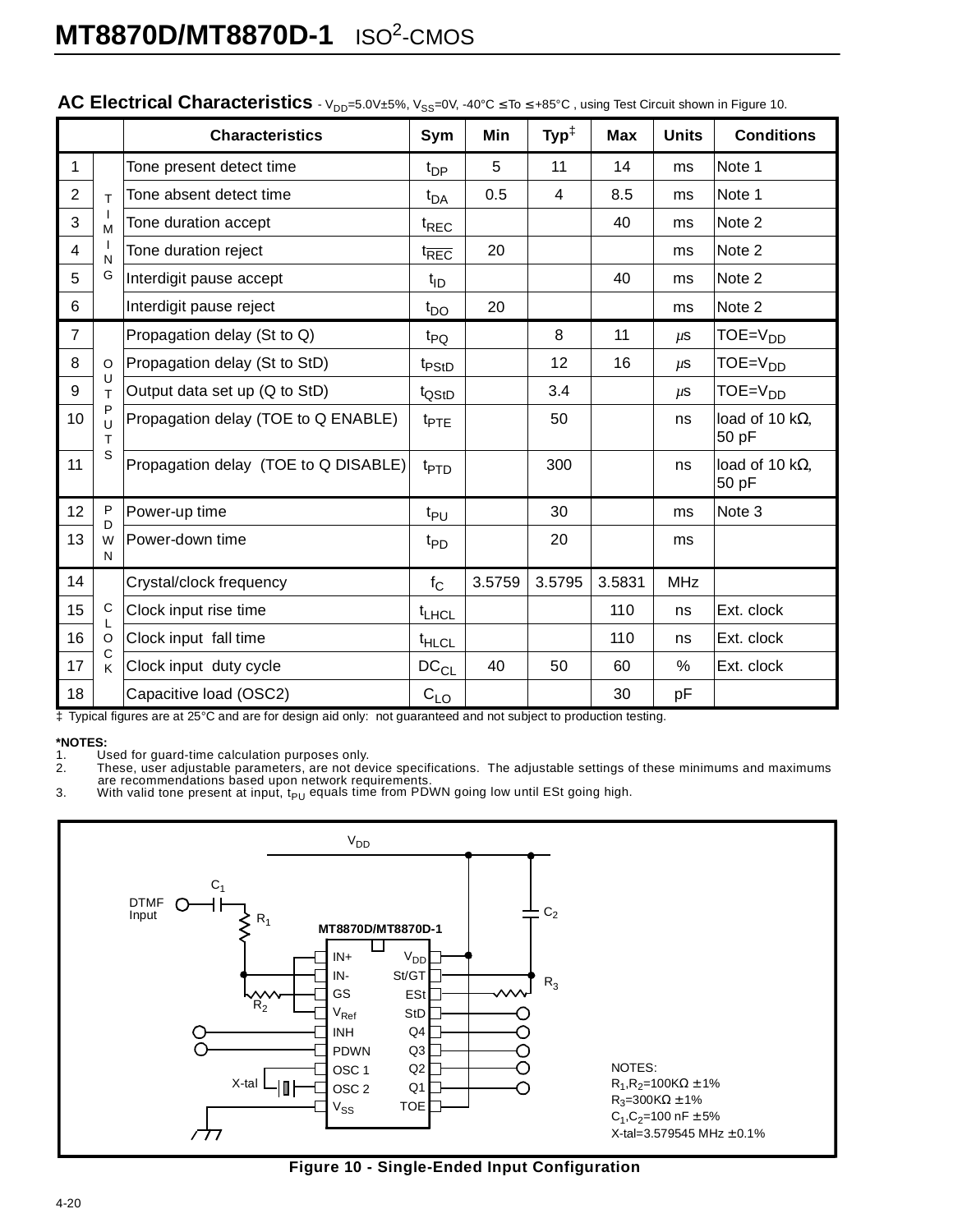

#### **EXPLANATION OF EVENTS**

- A) TONE BURSTS DETECTED, TONE DURATION INVALID, OUTPUTS NOT UPDATED.
- B) TONE #n DETECTED, TONE DURATION VALID, TONE DECODED AND LATCHED IN OUTPUTS
- C) END OF TONE #n DETECTED, TONE ABSENT DURATION VALID, OUTPUTS REMIAN LATCHED UNTIL NEXT VALID **TONE**
- D) OUTPUTS SWITCHED TO HIGH IMPEDANCE STATE.
- E) TONE #n + 1 DETECTED, TONE DURATION VALID, TONE DECODED AND LATCHED IN OUTPUTS (CURRENTLY HIGH IMPEDANCE).
- F) ACCEPTABLE DROPOUT OF TONE #n + 1, TONE ABSENT DURATION INVALID, OUTPUTS REMAIN LATCHED.
- G) END OF TONE #n + 1 DETECTED, TONE ABSENT DURATION VALID, OUTPUTS REMAIN LATCHED UNTIL NEXT VALID TONE.

#### **EXPLANATION OF SYMBOLS**

V<sub>in</sub> DTMF COMPOSITE INPUT SIGNAL.

- ESt EARLY STEERING OUTPUT. INDICATES DETECTION OF VALID TONE FREQUENCIES.
- St/GT STEERING INPUT/GUARD TIME OUTPUT. DRIVES EXTERNAL RC TIMING CIRCUIT.
- Q1-Q4 4-BIT DECODED TONE OUTPUT.
- StD DELAYED STEERING OUTPUT. INDICATES THAT VALID FREQUENCIES HAVE BEEN PRESENT/ABSENT FOR THE REQUIRED GUARD TIME THUS CONSTITUTING A VALID SIGNAL.
- TOE TONE OUTPUT ENABLE (INPUT). A LOW LEVEL SHIFTS  $Q_1 Q_4$  TO ITS HIGH IMPEDANCE STATE.
- t<sub>REC</sub> MAXIMUM DTMF SIGNAL DURATION NOT DETECED AS VALID
- t<sub>REC</sub> MINIMUM DTMF SIGNAL DURATION REQUIRED FOR VALID RECOGNITION
- $t_{ID}$  MAXIMUM TIME BETWEEN VALID DTMF SIGNALS.
- $t_{\text{DO}}$  MAXIMUM ALLOWABLE DROP OUT DURING VALID DTMF SIGNAL.
- $t_{DP}$  TIME TO DETECT THE PRESENCE OF VALID DTMF SIGNALS.
- $t_{\sf NA}$  TIME TO DETECT THE ABSENCE OF VALID DTMF SIGNALS.
- t<sub>GTP</sub> GUARD TIME, TONE PRESENT.
- $t_{\text{GTA}}$  GUARD TIME, TONE ABSENT.